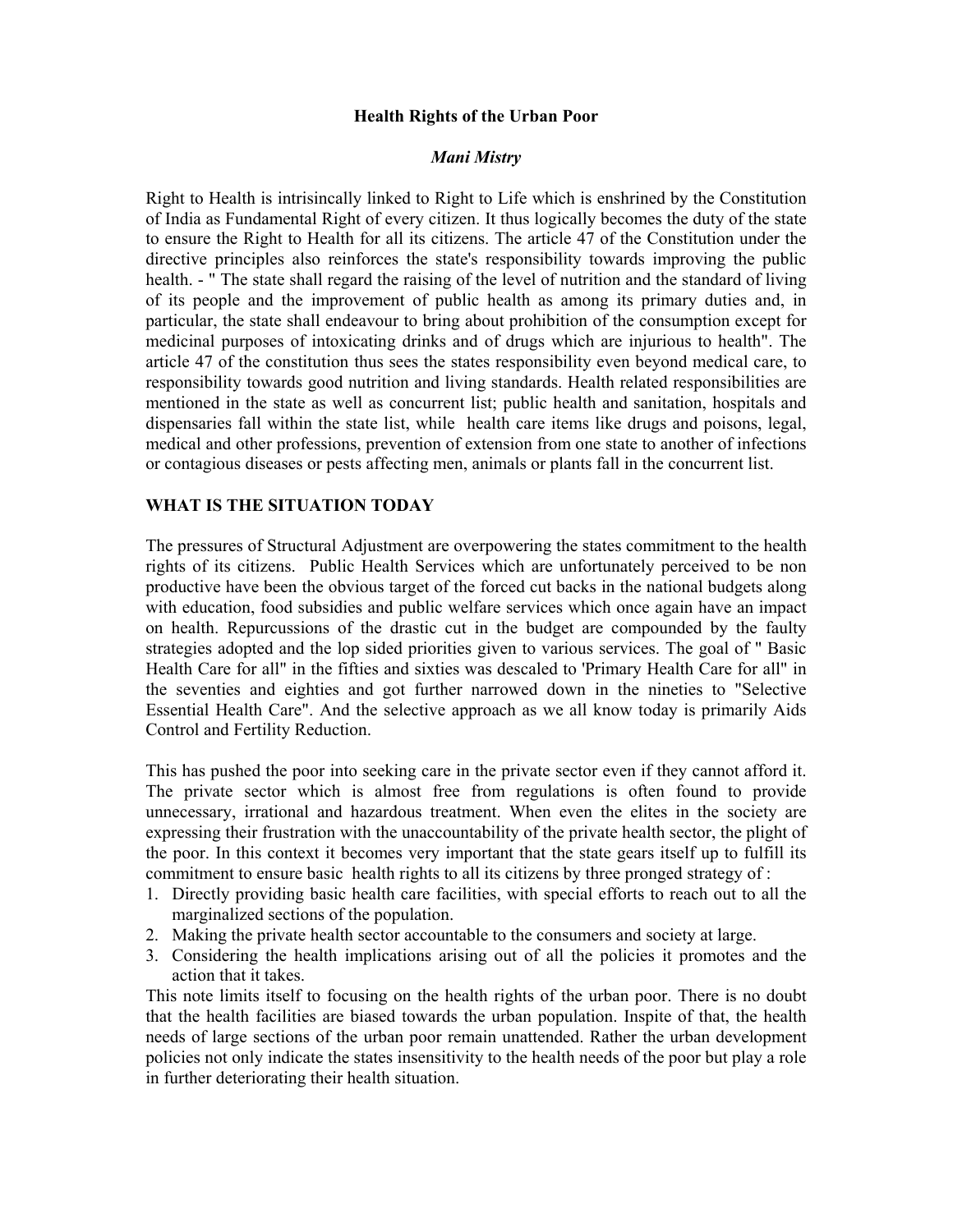# **HOW DO WE SEE THE BASIC HEALTH RIGHTS OF THE URBAN POOR**

# **Every citizen has a right to comprehensive Basic Health Care Service which should include:**

### **Preventive services**

- Immunization
- Public health care measures like safe drinking water, sanitation and pollution control.

## **Health Education and Information**

### **Curative and Diagnostic services**

- Dispensary Services, accessible to the working class with convenient timings and close to the place of residence;
- Peripheral Hospital Care with basic speciality services including General Medicine, General Surgery, Gynaecology and Obstetrics, Pediatrics, Ophthalmology, and ENT services along with Dental services and Diagnostic services;
- Tertiary Level Care;
- Epidemiological services including laboratory services, surveillance and control of major diseases with the aid of continuous surveys, information management and public health measures;
- Pharmaceutical supplies- according to the prescribed standards;

## **Maternity Services :**

- Ante-natal and past natal care
- Safe delivery
- Medical termination of pregnancy

## **Ambulance Service**

#### **Family Welfare Services:**

Provision of all the above services need to be **equitable, within easy reach and affordable**. Special efforts need to be made to ensure that these service are sensitive to the needs of women and other vulnerable groups, like the disabled the street children, and the homeless. **Health Facilities should not be linked to the housing status of individuals**

It is important that accessibility to provisions for a healthy environment is not linked to the legal status of housing as a substantial percentage of population in most of the towns and cities (anywhere between 30% to 60%) reside in settlements which do not have very clear legal titles. Every citizen should have easy access to water and sanitation facilities. The same stands true for the outreach programes and the easy accessibility of primary service like the dispensary.

Often the demolition drives by the Municipal corporations or State Governments expose the urban poor to a much higher health risk out of sheer insensitivity and lack of planning in terms of timing of demolition's and highly delayed, mismanaged provision of alternatives, and often no alternatives.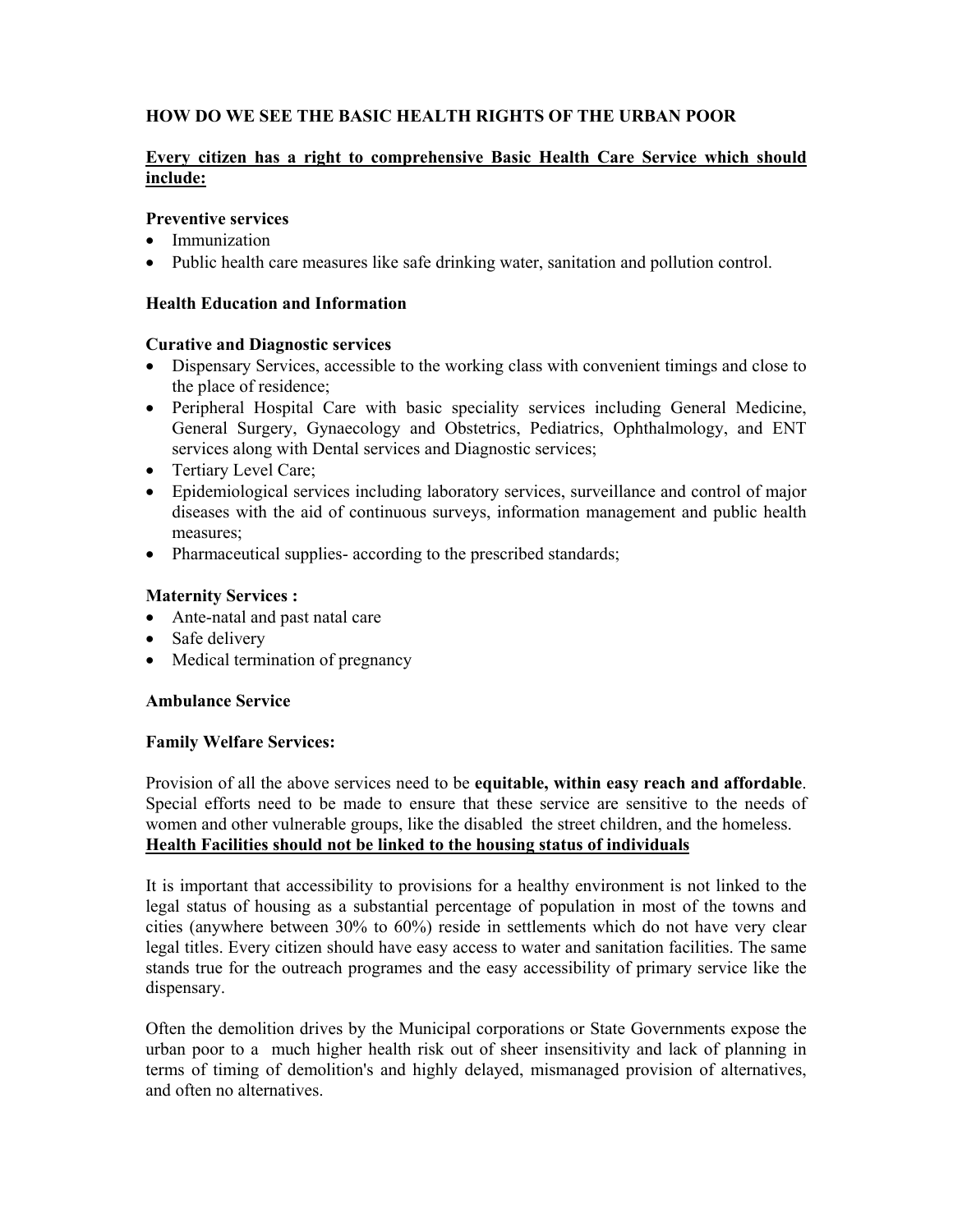It is very necessary that health care services are compulsorily integrated in any rehabilitation package. It should be mandatory to assess the environment from health point of view before shifting any family to the rehabilitation site.

### **Need to introduce an efficient referral system**

An efficient two tier or three tier referral system depending on the facilities available in the town or city need to be put in place. This will lessen the load of hospitals and improve the quality of specialized and secondary services that they should be providing. It will give due justice to the patients who require the services at tertiary and secondary level as well as the doctor who are today overloaded and overworked especially in some of the tertiary hospitals. The tertiary hospitals in cities like Mumbai are used even for treating minor illnesses as the dispensaries do not function effectively. However the quality of services provided by the dispensaries need to be improved prior to introducing a compulsory referral system.

### **Need to strengthen the dispensary services.**

Dispensary services are the primary need of the people. Today the most vulnerable groups like those working and residing at the Deonar dumping ground and tribals residing on the forest land at Borivali in Mumbai are outside the easy reach of dispensaries. The situation is not likely to be different in other cities. Therefore an even spread of dispensaries especially around low income areas needs to be ensured for easy access to the medical services for common illnesses. If the dispensaries have to reach out to working people and school going children it is also very necessary that the services are available early morning and late evening.

## **Hospitals could be more patient friendly:**

More comfortable and practical space allocation is required for the Out Patient Departments. Infrastructure facilities, like toilets and waiting rooms need improvement. There is a need to re-organize support services in a way that the patients do not need to waste time running from pillar to post. Enquiry counters need to function more efficiently especially in the large hospitals where the patient feels absolutely lost. Efforts need to be made be lesser the visits for various tests that require to be done.

Setting up a grievance cell in each hospital as has been implemented at one tertiary level teaching hospital will be very helpful for rapid review of services and controlling corruption and harassment by any staff member. If the scope of the cell is expanded to positive as well as negative feed back, the system will be a good mode for social audit.

Cases of burns, rape, domestic violence, child abuse require counselling as well as immediate legal guidance. It is necessary to institutionalize the linkage between medical treatment and other support services like counselling and legal aid. Lawyers are sometimes found roaming in the hospital premises in search of accident victims. Taking advantage of the vulnerable situation of the victims and their relations, they often advance a small amount of money to the patient's relatives and lure them into an exploitative contract for fighting the case. Such activities should be discouraged. Posters creating awareness among the victims about their legal rights could be displayed in certain wards like the casualty and trauma wards, the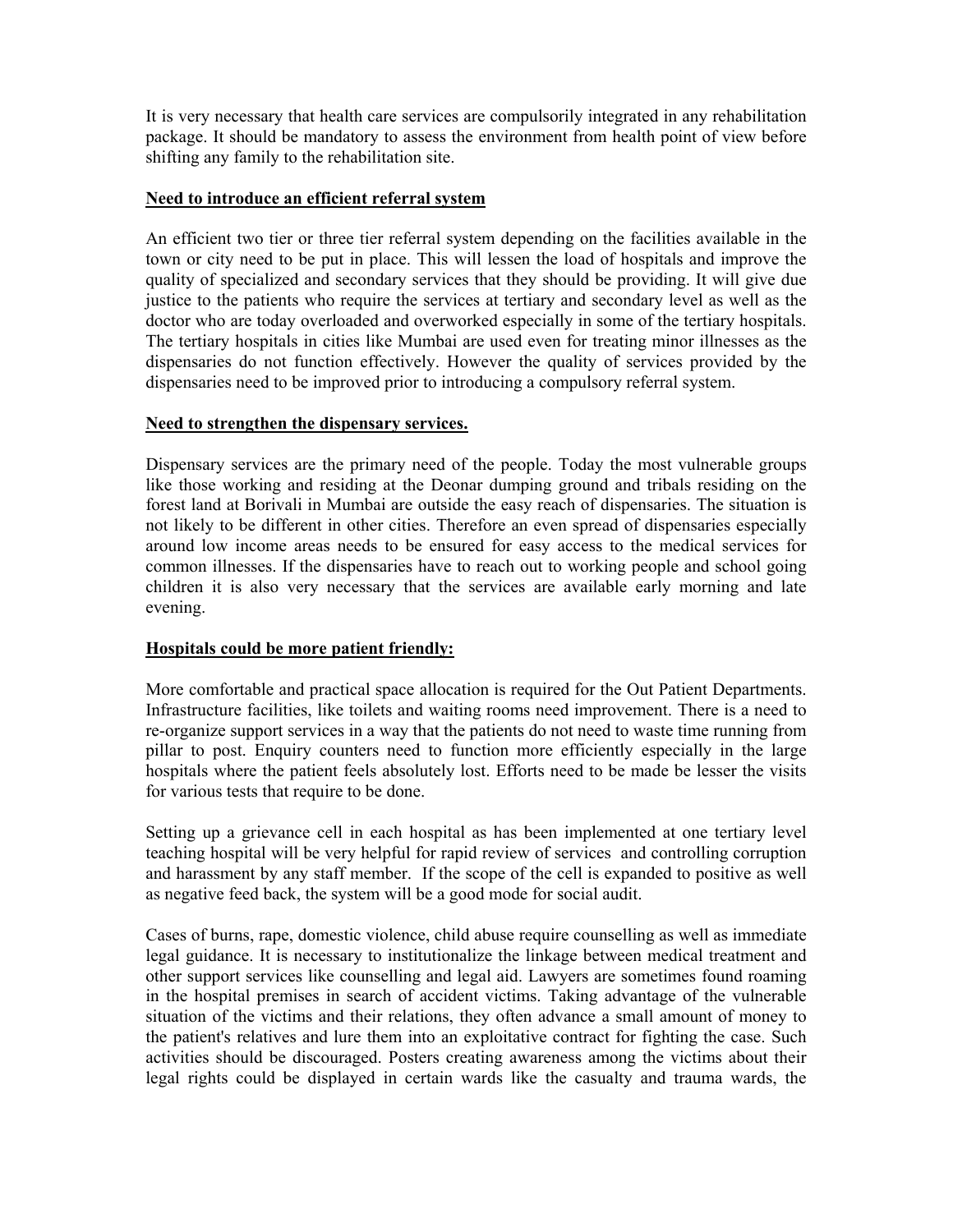orthopedic ward and intensive care unit. Information of this nature will contribute towards reducing the vulnerability of the victim.

## **Need to ensure drug supply :**

It is necessary to ensure a regular supply of rational drugs to the patients at dispensaries, as well as in the hospitals. With the spiraling prices of drugs, the public hospital and dispensary will not help the economically weak population in any way if patients are asked to buy drugs from private pharmacies.

## **Reproductive Health Services need to be more sensitive to the women's needs :**

A lot of emphasis is being given to reproductive health today but the question raised is, are the reproductive health programmes sensitive to the needs of women or does the family planning agenda overpower everything else. A major factor discouraging use of Public Health Services by women are the conditions laid down by programmes like the mandatory linking of IUD insertion to medical termination of pregnancy services and sterilization to delivery.

The image of reproductive health services as family planning services needs to be changed. Women should feel comfortable to approach the public hospitals and dispensaries for any treatment related to reproductive health. The perspective of reproductive health services needs to broadened. The focus has to be shifted from family planning to the overall health needs of the women. Improved quality of counselling for promoting small and well spaced family along with a well informed cafeteria approach should be more successful than the sanctions that are imposed on women who approach the maternity homes for delivery. MTP should be seen as a right of a woman **and any woman** irrespective of her marital status as the present act exposes women who cannot legitimately avail of the MTP facility to risk and exploitation by doctors and quacks. The Act needs to be reviewed accordingly.

## **Budget Allocations:**

Considering the proportion of economically weak population in any city there is a sure need to increase the budget allocation. Health is a service where income and expenditure should not be compared Re-prioritizing the allocation of funds is required to provide adequate resources for maternity homes, peripheral hospitals and dispensaries because that is where most of the care should be provided. Further, user charge is not a right option for raising resources as means testing is always a problem. It will also skew resource use in favour of middle and upper class. It would be thus better to raise resources through income and consumption related taxation.

## **Implications on the health status of the urban poor need to be an important consideration while modifying any welfare scheme**

Weakening the public distribution system will have direct impact on the nutritional status of the poor by perpetuating malnutrition which will expose them to greater risk of infections. The women will be hardest hit over here, that too at a time when they are facing increasing burden to run their family amidst growing employment, prices of basic necessities spralling up and subsidies being done away with. This is just an example. The Integrated Child Development Scheme, Mid-Day meal for school children are some other examples.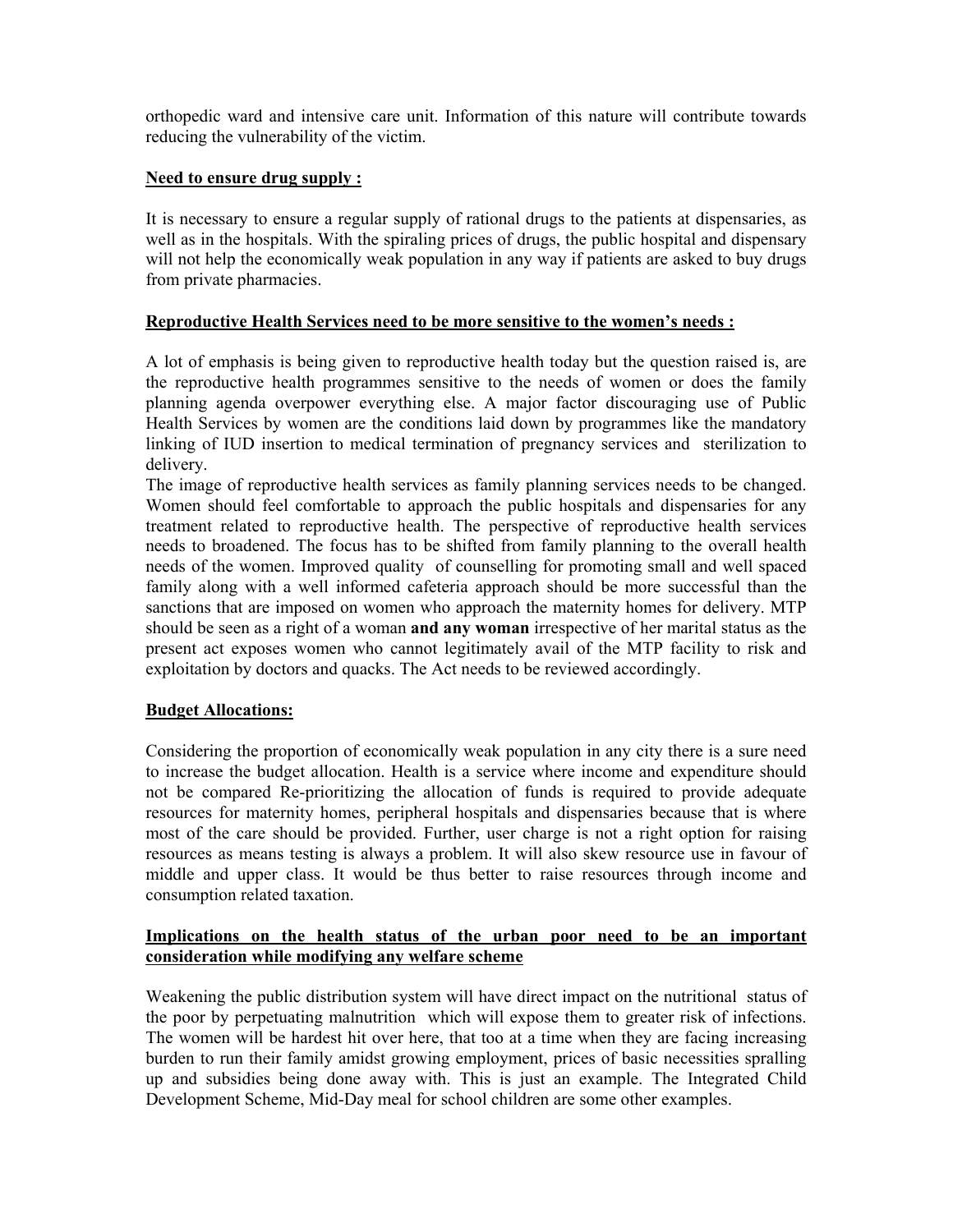# **Outreach should be ensured to members of all communities.**

Communal and caste bias are observed among the health care providers even in Mumbai, which by the nature of being a megalopolis is expected top have a comparatively higher cosmopolitan culture.Accessibility of basic health care should be devoid of any conditionality or discrimination or personal bias and cultural norms of every community need to be respected. Even in case certain norms may be hazardous to the health of a community, education can be a more effective and humane tool then sanctions of any type.

### **Every citizen should have information and opportunity to prevent themselves from unnecessary use of powerful medical routes:**

The danger of over use of drugs, often hazardous is growing with the fast growing private medical sector and drug industry.Recommendations for injections, intravenous fluids and at times even blood transfusion are made quite irresponsibly in cities today. Lack of simple knowledge about oral dehydration therapy for preventing dehydration during diarrhea may lead to loss of life or indebtedness in case of hospitalization.

Health education and timely intervention by community health workers can play not just a preventive but a very effective promotive role.

## **Need for peoples participation in hte planning and monitot\ring of health services:**

The 74th amendment of the constitution has made provision for ward committees to take decisions in their respective wards. Health delivery should form major agenda for discussion for the ward committees which would be also including nominated representatives of community based organsations and non-government organisations.

## **References**

- 1. Duggal, Ravi (1995). "India's 'Family Welfare' Program in the context of Reproductive and Child Health Approach : A Critique and a View Point". Paper read at the Review Meeting of India's Family Welfare Program held at Washington, Dec 1995.
- 2. Duggal, Ravi and Sunil Nandraj (1994). "Health Finances of the Bombay Muncipal Corporation". Paper presented in the Seminar on 'Improving Public Hospitals in Bombay' by Medico Friend Circle, Bombay Group, Bombay, June 26, 1994.
- 3. Improving Public Hospitals in Bombay : Theme Paper by Medico Friend Circle, Bombay Group. Paper presented in the Seminar on'Improving Public Hospitals in Bombay' by Medico Friend Circle, Bombay Group, Bombay, June 26, 1994.
- 4. Pandya Sunil K (1994). "The Rights of Patients in Hospitals Ideals and Realities". Paper presented in the Seminar on 'Improving Public Hospitals in Bombay' by Medico Friend Circle, Bombay Group, Bombay, June 26, 1994.
- 5. Pilgaonkar, Anil (1994). "Patients and Public Hospitals in Bombay". Paper presented in the Seminar on 'Improving Public Hospitals in Bombay' by Medico Friend Circle, Bombay Group, Bombay, June 26, 1994.
- 6. David Werner," The World crisis in Health Development (From the Viewpoint of those Hardest Hit).